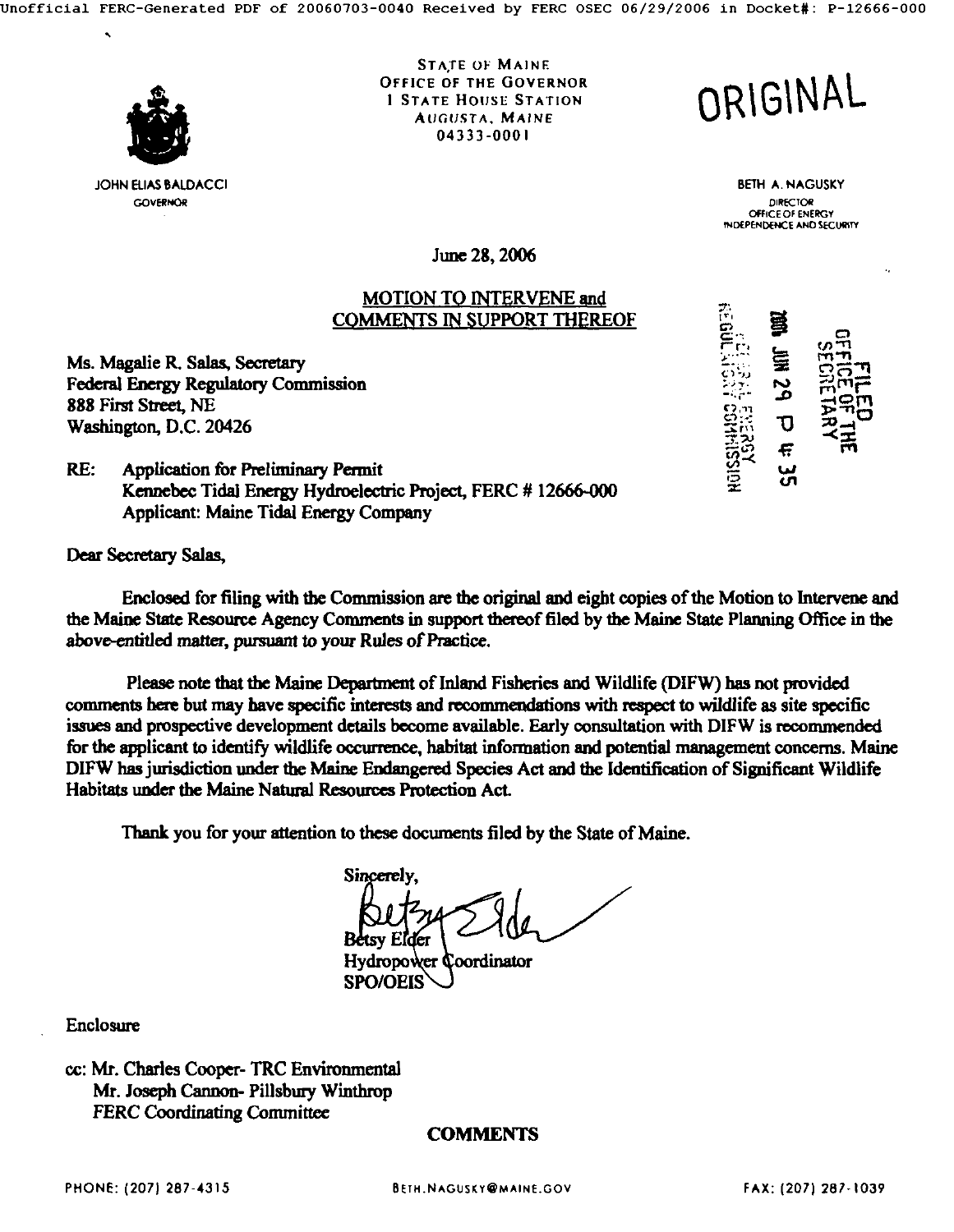#### BEFORE THE

### UNITED STATES OF AMERICA

### FEDERAL ENERGY REGULATORY COMMISSION

Maine Tidal Energy Company, Kennebec Tidal Energy Hydroelectric Project- FERC # 12666-000 (Applicant) (Project Name and FERC Number)

Preliminary Permit (Application Type)

 $\mathcal{A}$ 

## MOTION TO INTERVENE June 28, 2006

The Maine State Planning Office, in response to the Application for Preliminary Permit filed by Maine Tidal Energy Company, hereby moves to intervene in the abovecaptioned proceeding pursuant to Rule 214, 18 C.F.R. §385.210, .211, .214 of the Commissions Rules of Practice. The grounds for this motion are as follows:

- . The Maine State Planning Office (SPO) is an agency of the State of Maine, with offices in Augusta, Maine. The SPO consists of the Director of State Planning and her staff. Pursuant to the authority granted by Executive Order #13 FY86/87, the SPO is responsible for coordinating the State agency consultation for Federal Hydropower Licenses and Exemptions in the State of Maine. The SPO is also responsible for the development of a consistent State position in Federal licensing and relicensing proceedings and for intervening on the State's behalf in all FERC licensing proceedings for hydropower projects in Maine.
- . The Maine Department of Environmental Protection (DEP) is an agency of the State of Maine, with principal offices in Augusta, Maine. DEP consists of the Board of Environmental Protection (the Board), the Commissioner of Environmental Protection and her staff. (38 MRSA  $\S$  341, et. seq.) DEP is responsible for administering and enforcing the Maine Waterway Development and Conservation Act (MWDCA), 38 MRSA §§630-636, in organized municipelities of the State. The decisions made by the DEP on this application and the terms and conditions contained therein, shall represent the official position of the State of Maine regarding this project.
- . By the authority granted in Executive Order #16 FY91/92, the DEP is also responsible for certifying compliance with applicable water quality standards pursuant to Section 401 of the Clean Water Act, P.L. 92-500 (as amended) 33 U.S.C. §1341 (1988), for organized municipalities of the State. In order to approve a certification under the Clean Water Act, DEP must find that there is a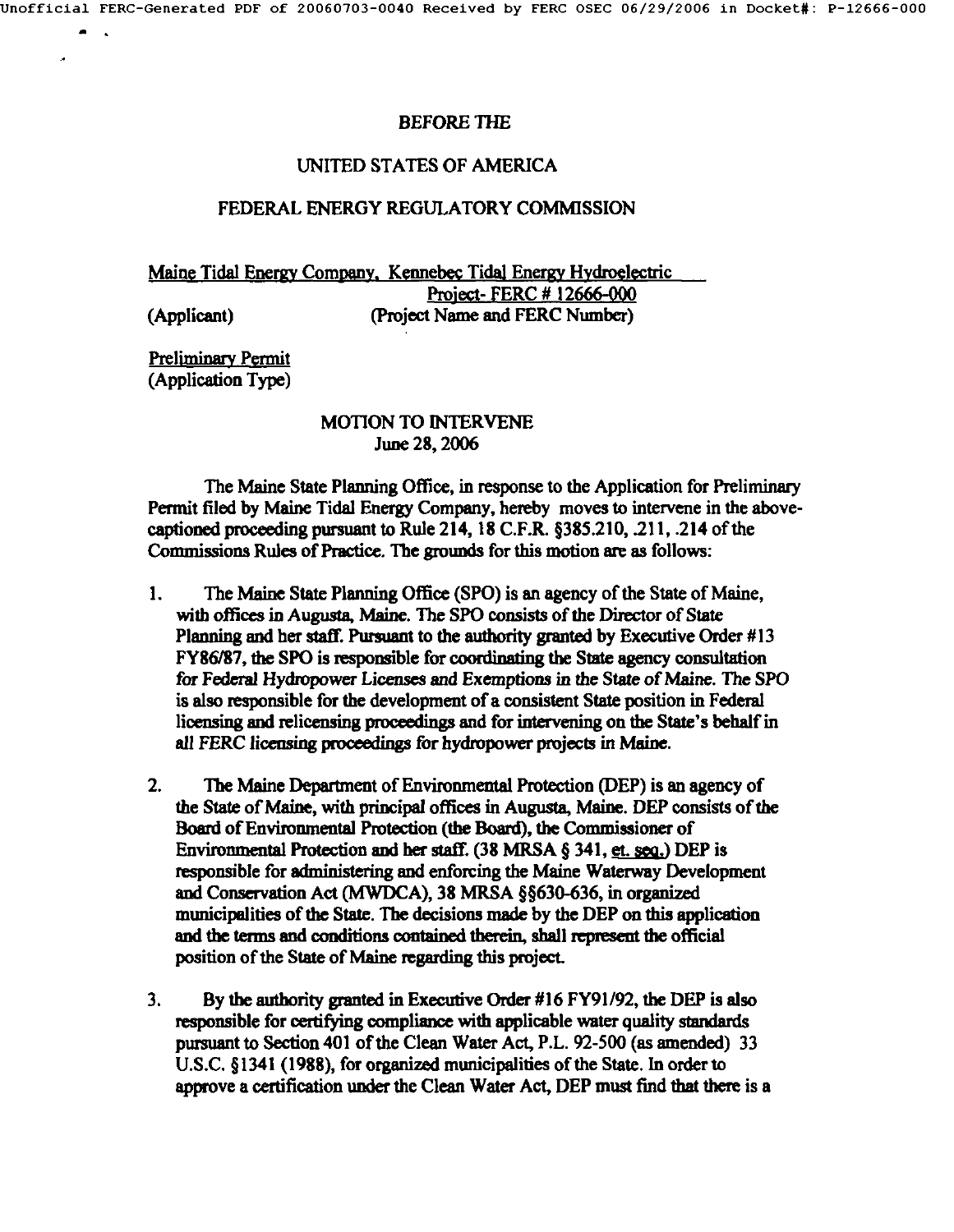$\overline{a}$ 

reasonable assurance that the proposed activity will not violate applicable Water Quality Standards. A water classification system establishing such standards has been adopted by the State and has been duly approved by the U.S. Environmental Protection Agency pursuant to the provisions of the Clean Water Act.

- **.**  The Land Use Regulation Commission (LURC) is an agency of the State of Maine and a commission that consists of the Commissioner of LURC and seven public members, 12 MRSA  $\S$  683, et.seq., LURC and its staff are responsible for implementing zoning and sub-division control in the unorganized and deorganized townships of the State. The Commission was established to preserve public health, safety, general welfare, ecological and natural values in these areas and to prevent inappropriate development or intermixing of residential, recreational, commercial and industrial uses detrimental to the value of these areas; to provide and encourage sound land use planning; to prevent the development of substandard structures or structures located unduly proximate to waters or roads, to prevent despoliation, pollution and inappropriate uses of the water in these areas.
- 5. In addition to the responsibilities described in paragraph 4, LURC is responsible for administering and enforcing the Maine Waterway Development and Conservation Act (MWDCA), 38 MRSA §§630-636, in unorganized and deorganized townships of the State, by the authority granted in Executive Order #16 FY91/92, LURC is also responsible for certifying compliance with applicable water quality standards pursuant to Section 401 of the Clean Water Act, P.L. 92-**<sup>500</sup>**(as amended) 33 U.S.C. § 1341 (1988), for unorganized end de-organized townships of the State. In order to approve a certification under the Clean Water Act, LURC must find that there is a reasonable assurance that the proposed activity will not violate applicable Water Quality Standards. A water classification system establishing such standards has been adopted by the State and has been duly approved by the U.S. Environmental Protection Agency pursuant to the provisions of the Clean Water Act.
- **.**  The 401 Water Quality Certificate (pursuant to the Clean Water Act) for the Kennebec Tidal Energy Hydroelectric Project and the decision by the DEP on this application is pending. The terms and conditions contained therein, shall represent the official position of the State of Maine regarding this project.
- . The Department of Marine Resources (DMR) is an agency of the State of Maine with principal offices in Hallowell, Maine. 12 MRSA §6001, et. seq... DMR was established to regulate, conserve and develop marine and estuarine resources, to conduct and sponsor scientific research, to promote and develop marine coastal industries, to advise and cooperate with state, local and federal officials concerning activities in coastal waters and to implement, administer and enforce the laws and regulations necessary for these purposes.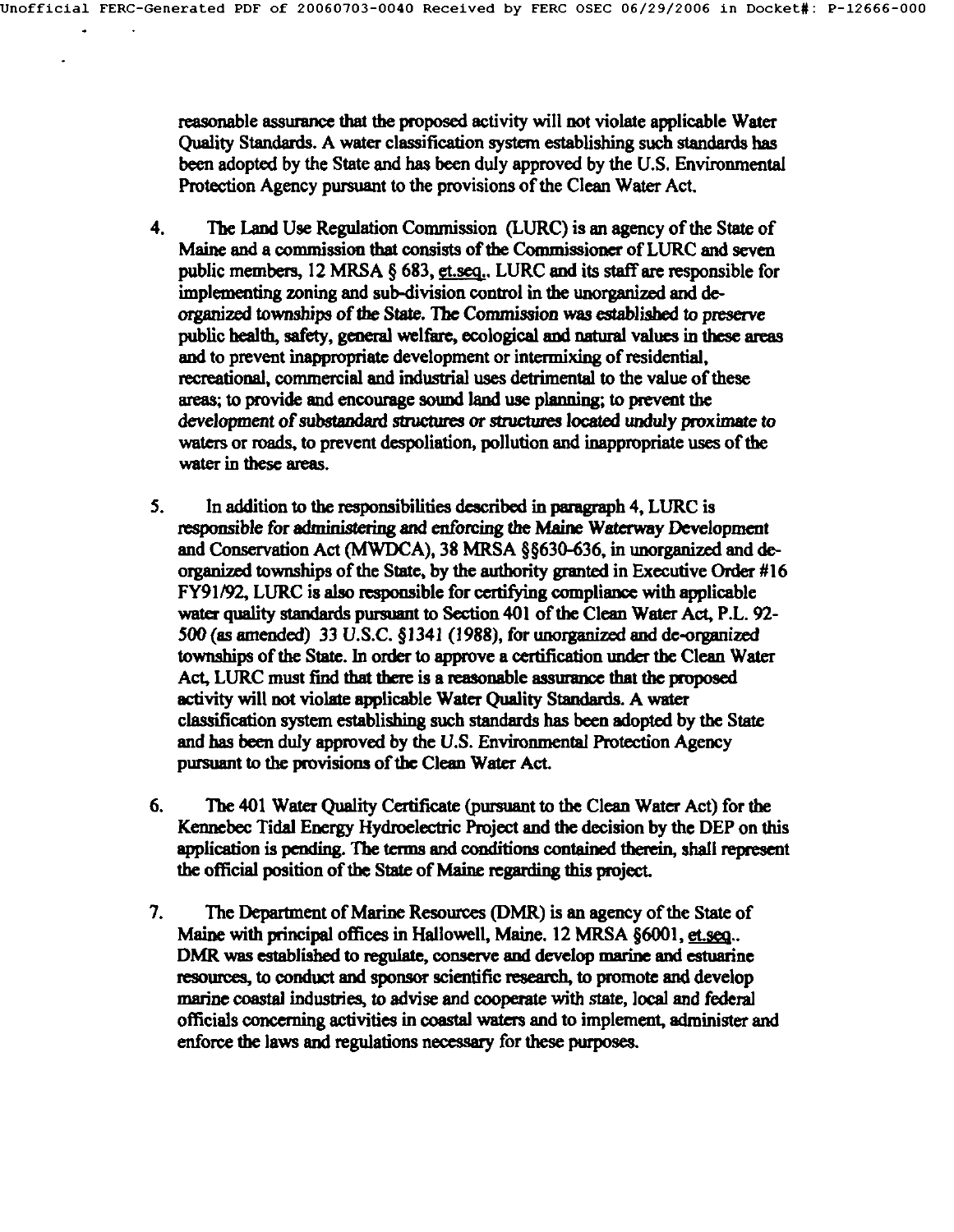- **.** The Department of Inland Fisheries and Wildlife (IFW) is an agency of the State of Maine with principal offices in Augusta, Maine.  $12$  MRSA  $\S7001$ , et seq... IFW is responsible for the administration and enforcement of inland fisheries and wildlife laws and for the management of all inland fish and wildlife in the State.
- **.** The Atlantic Salmon Commission (ASC) is a board that consists of the Commissioner of DMR or his designee, the Commissioner of IFW or his designee, and an at-large public member appointed by the Governor of Maine, subject to review by the joint standing committee of the Maine Legislature having jurisdiction over fisheries and wildlife matters and to confirmation by the Maine Senate who must be well informed on the subject of Atlantic salmon and **its**  conservation. 12 MRSA  $\S$  9901-9902, A, C, et.seq.. The Commission was established to undertake projects in research, planning, management, restoration and propagation of the Atlantic sea-run salmon in the State of Maine.
- 10. The Department of Conservation (DOC) is an agency of the State of Maine with principal offices in Augusta, Maine.  $12$  MRSA §5011-5012,  $g_1$  seq... DOC is responsible for the review of FERC licensed hydropower projects to ascertain the adequacy of recreational facilities, the adequacy of flow releases for boating and canoeing and the effects of projects on publicly-owned lands or private lands if available for public recreation.
- *11. The participation of the SPO in this proceeding is necessary to represent these*  state agency interests and the public interest of the citizens of Maine. Absent the State's participation in these proceedings, that public interest will not be represented. Currently there are no parties to this proceeding who are able to represent the State of Maine's interest in this matter. The SPO is responsible for the inter-governmental coordination of state level planning activities with a goal of comprehensive planning. The SPO is also responsible for imervening on behalf of the State in all FERC licensing proceedings for projects in Maine and represents the natural resource agencies described above in support of this motion. WHEREFORE, the Maine State Planning Office respectfully requests that this motion to intervene be granted.

MAINE STATE PLANNING OFFICE

artha C. Fruma Martha Freeman Director June 28, 2006 Maine State Planning Office State House Station **#38 <sup>184</sup>**State Street Augusta, Maine 04333 207-287-3261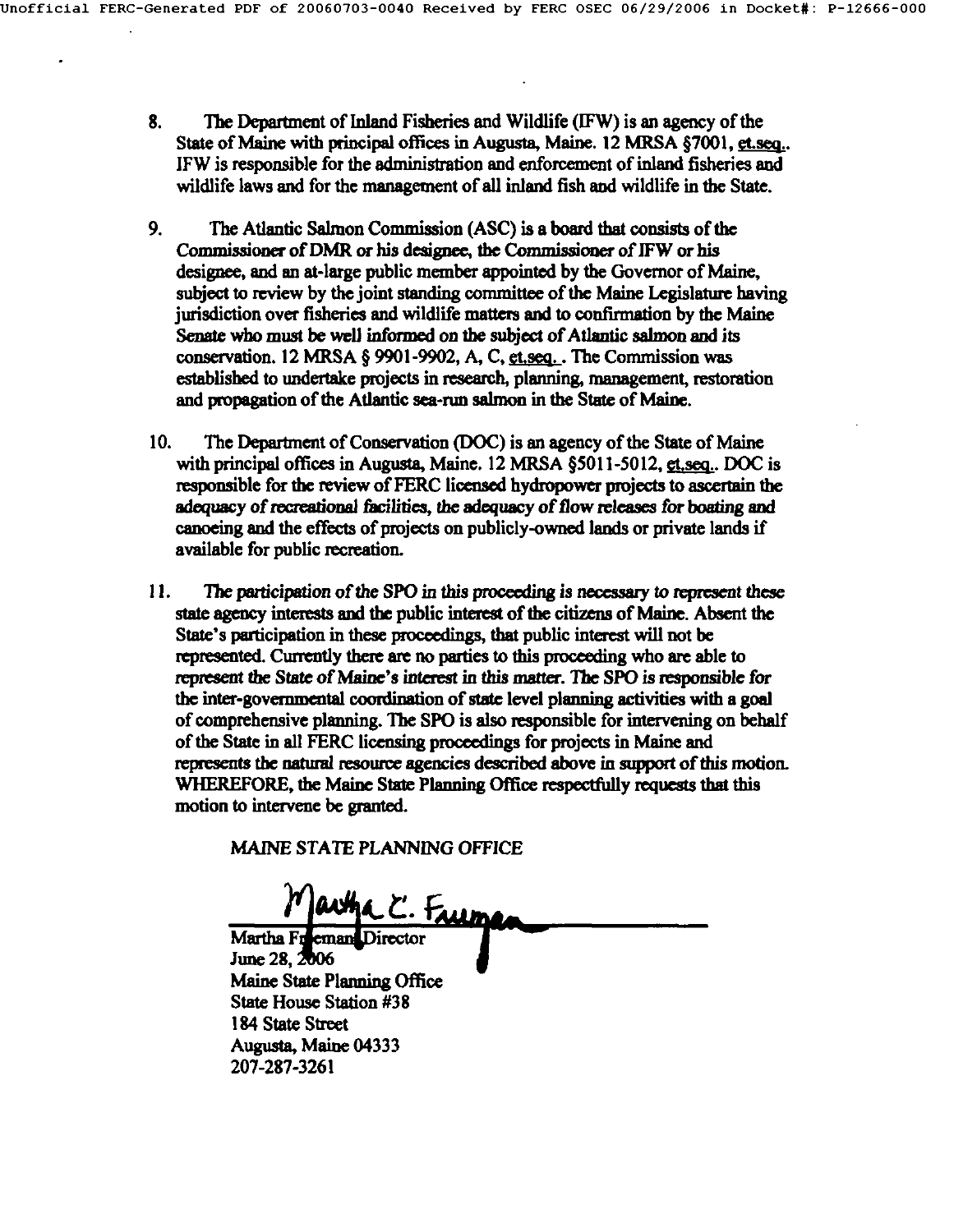Jnofflclal FERC-Generated PDF of 20060703-0040 Received by FERC OSEC *06/29/2006* in Docket#: P-12666-000

# CERTIFICATE OF SERVICE

1, Betsy Elder, the hydropower coordinator of the Maine State Planning Office, hereby certify that I have this day, June 28, 2006, served copies of the foregoing document to each of the applicants, listed below, by United States mail, postage prepaid:

> Mr. Joseph A. Cannon Pillsbury Winthrop Shaw Pittman LLP, 2300 N. Street, N.W. Washington, D.C. 20037 202-663-8000

> > Mr. Charles B. Cooper TRC Environmental, **Boott Mills South** 116 John Street Lowell, Mass. 01852 978-656-3567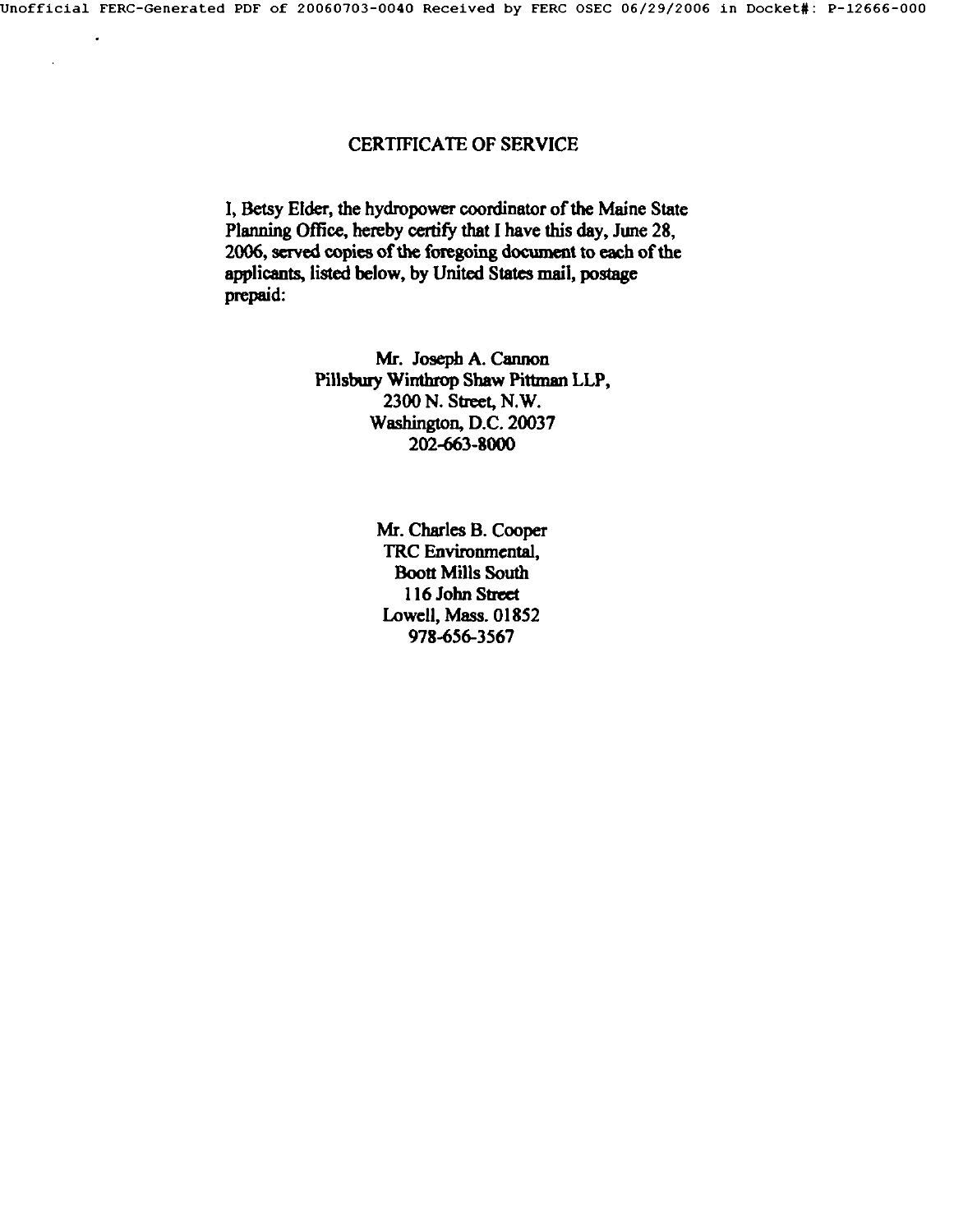

JOHN ELIAS BALDACCI COVERNOR

STATE OF MAINE OFFICE OF THE GOVERNOR 1 STATE HOUSE STATION AUGUSTA. MAINE 04333-0001

> BETH A. NAGUSKY D/RECTOR OFFICE OF ENERGY<br>HIDEPENDENCE AND SECUR

**COMMENTS** June 28, 2006

Magalie R. Salas, Secretary Federal Energy Regulatory Commission 888 First Street, **N.E.**  Washington, D.C. 20426

RE: Application for Preliminary Permit Kennebec Tidal Energy Hydroelectric Project, FERC No. 12666-000

**Dear Secretary Salas:** 

In response to FERC's May 2, 2006 Notice of Acceptance for Filing of the Application for Preliminary Permit by Maine Tidal Energy Company for the proposed Kennebec Tidal Energy Hydroelectric Project, FERC# 12666, to be located in the Kennebec River between Chops Point and West Chops Point in the City of Bath and Town of Woolwich in Sagadahoc County, Maine, we wish to make the following comments.

We understand that the proposed project would consist of up to 50 Tidal In- Stream Energy Conversion (TISEC) devices installed in one or mote clusters in approximately 25 to 100 feet of water. Each TISEC device would consist of rotating propeller blades approximately 20 to 50 feet in diameter, an integrated generator with an installed capacity of from 0.5 to 2.0 MW, anchoring systems, mooring lines to an anchor on the river bottom and an interconnection transmission line to shore.

Tidal power that relies on in-stream energy conversion devices is a relatively new and exciting potential energy resomee. Over the past couple of years Maine has been involved in a study with Electric Power Research Institute, funded in part by the Maine Technology Institute, to evaluate engineering and economic feasibility of tidal developments in North America, including Maine's coast. This study has concluded that Maine has a significant tidal power resource. However, it is our understanding that the proposed TISEC devices are not yet commercially available nor have they been demonstrated in the field to be technically or economically feasible. As a result, the impact of multiple underwater tidal power generating units on public uses, marine and other natural resources has not yet been evaluated. Because of this, the State will require that all appropriate technical and environmental testing and analysis be conducted with the TISEC devices before a commercial tidal energy project of this scale could be approved or constructed in Maine waters.

As a general policy, the State of Maine encourages development of renewable end indigenous power resources. The State will promote tidal power development at appropriate sites by developers who have the requisite technical and financial capability, and the intention, to implement economic and environmentally appropriate tidal power proposals. We understand that because of incentives available through the Federal Energy Policy Act of 2005, and state renewable portfolio standards, filing on attractive tidal sites holds new promise for private developers. The State has a strong interest in insuring that any developer who gains exclusive rights to a tidal power site for three years through issuance of a preliminary permit is serious about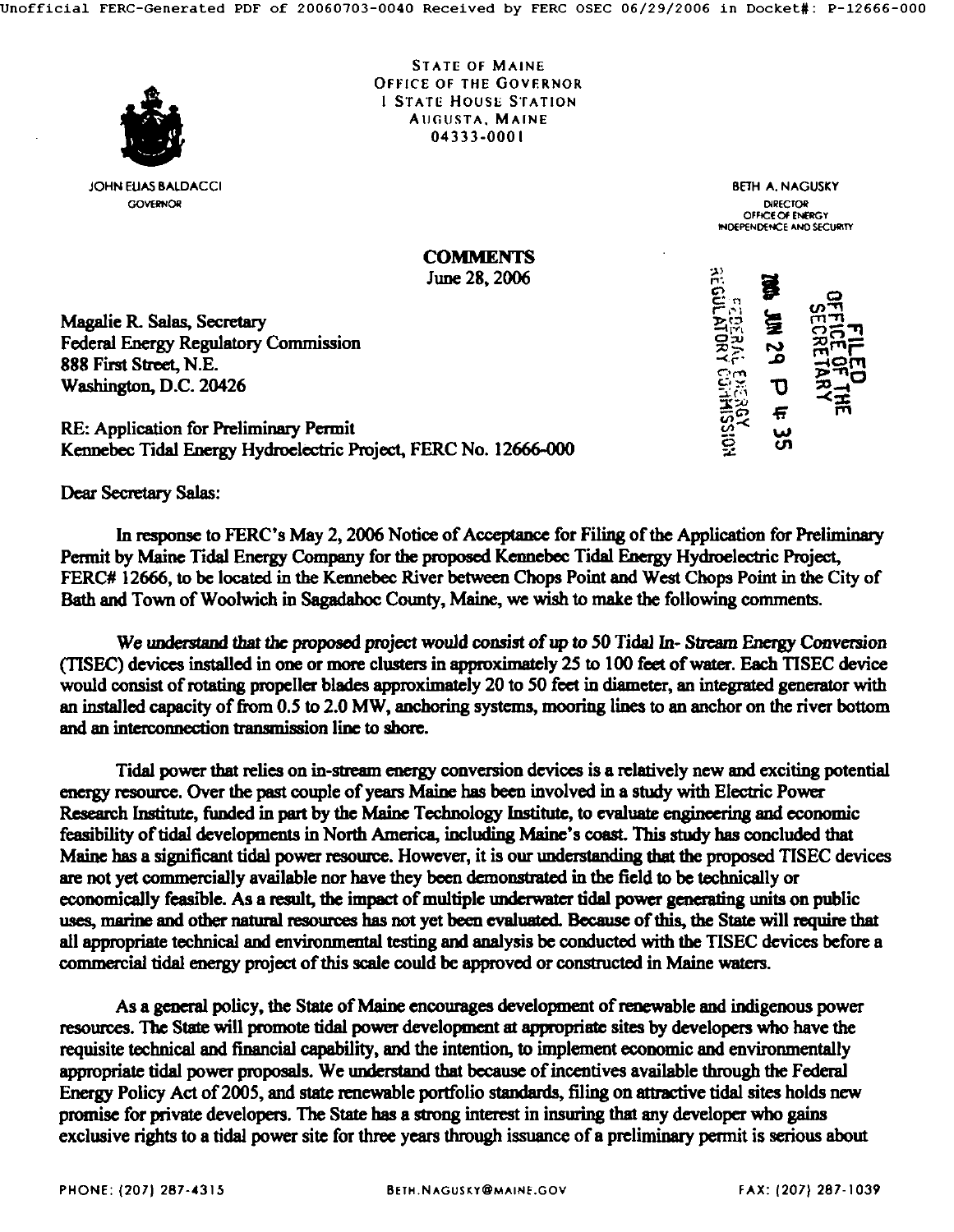and has the ability to carry out all necessary studies and field testing. The State needs assurance that applicants for preliminary permits have the technical and financial resources to do what they are proposing and are not simply seeking to exclude other potential developers from potentially good tidal power sites. Prospective developers should be required to provide proof of their financial and technical capacity to follow through with their intentions.

The EPRI study mentioned above encourages pilot scale projects to demonstrate the technical, economic and environmental feasibility of the tidal in-stream electric conversion (TISEC) devices. Pilot demonstrations may reduce uncertainties in performance, reliability, cost and servicing requirements.

Furthermore, the tidal zone is in the public domain; therefore, the State must ensure that allocation of tidal development rights to private entities take the public imerest into account. The site under consideration by the Maine Tidal Energy Company in this proceeding raises certain concerns. The Lower Kennebec River from Bay Point in Georgetown to Augusta, including the proposed project area, is listed as an "A" River in the 1982 Maine Rivers Study, which is part of the State of Maine's FERC-approved Comprehensive Rivers Management Plan. Rivers and related corridors on the "A" list have been found to possess a composite natural and recreational resource value with greater than state significance. The significant resource values of the Lower Kennebec River include: unique riverine geologic, hydrologic, ecologic features and critical areas, including significant bald eagle habitat; scenic character; anadromous fisheries; and National Historic Landmarks and Register Sites.

The applicant should be asked to investigate the impacts of the construction and operation of the proposed tidal power project on these significant resource values. Study of competing uses and economic impacts should be examined thoroughly before issuance of a preliminary permit for tidal development in the Chops Point and West Chops Point area.

Additionally, we request that study of navigation issues in the area be conducted. Thank you for this opportunity to comment. Any questions regarding these comments may be directed to me at the following location and number.

Sincerely, Bethy K.Sloer

Betsy Eldér, Hydropower Coordinator, Senior Planner Maine Office of Energy Independence and Security State House Station #18, Augusta, Maine **04333**  207-287-8927 Betsy.Elder@maine.gov

Cc: FERC Review Coordinating Committee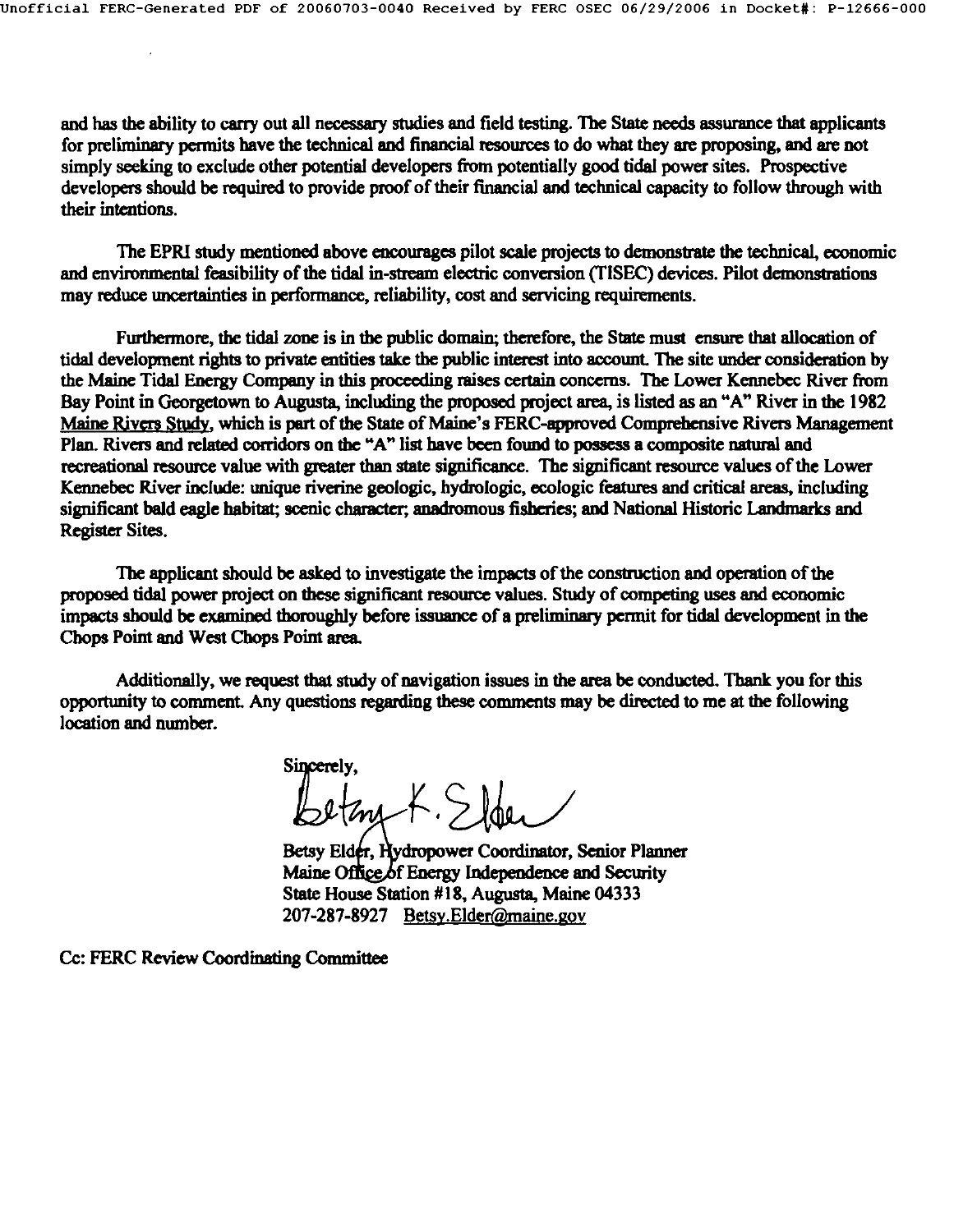STATE OF MAINE DEPARTMENT OF *ENVIRONMENTAL* PROTECTION



**ELIAS BALDACCI** DE CONTRA DE CONTRA DE CONTRA DE CONTRA DE CONTRA DE CONTRA DE CONTRA DE CONTRA DE CONTRA DE CO **OCUPRICA** 

COMMERCIANCE

### **COMMENTS**

June 20, 2006

Magalie R. Salas, Secretary Federal Energy Regulatory Commission **888** First Street, **N.E.**  Washington, DC 20426

RE: Application for Preliminary Permit Kennebec Tidal Energy Hydroelectric Project FERC No.12666-000

Dear Secretary Salas:

This is in response to FERC's May 2, 2006 Notice of Acceptance for Filing of the Application for Preliminary Permit filed by Maine Tidal Energy Company for the proposed Kennebec Tidal Energy Hydroelectric Project, FERC No. 12666, to be located in the Kennebec River between Chops Point and West Chops Point in the City of Bath and Town of Woolwich, Sagadahoc County, Maine.

The proposed project would consist of up to 50 Tidal In Stream Energy Conversion (TISEC) devices installed in one or more clusters in approximately 25 to 100 feet of water. Each TISEC device would consist of (I) rotating propeller blades, approximately 20 to 50 feet each in diameter, (2) an integrated generator with a capacity of  $0.5$  MW to  $2.0$  MW, (3) anchoring systems, (4) a mooring line to an anchor on the river bottom, and (5) an interconnection transmission line to shore.

The installation and operation of the proposed tidal power project is subject to approval by the Maine Department of Environmental Protection under the State's one-stop hydropower permitting law (the Maine Waterway Development and Conservation Act) and under Section 401 of the Clean Water Act.

We would advise the applicant to make timely contact with the Maine DEP in order that the State regulatory system may be discussed and that any specific environmental issues arising from conceptual plans for project construction and operation may be idmtified and addressed by the applicant during the term of any preliminary permit that is issued for the project.

We note that the proposed TISEC devices are not yet commercially available and that, as a consequence, the technical and economic feasibility of these devices has not been demonstrated in the field. We also note that the impact of multiple underwater tidal power generating units on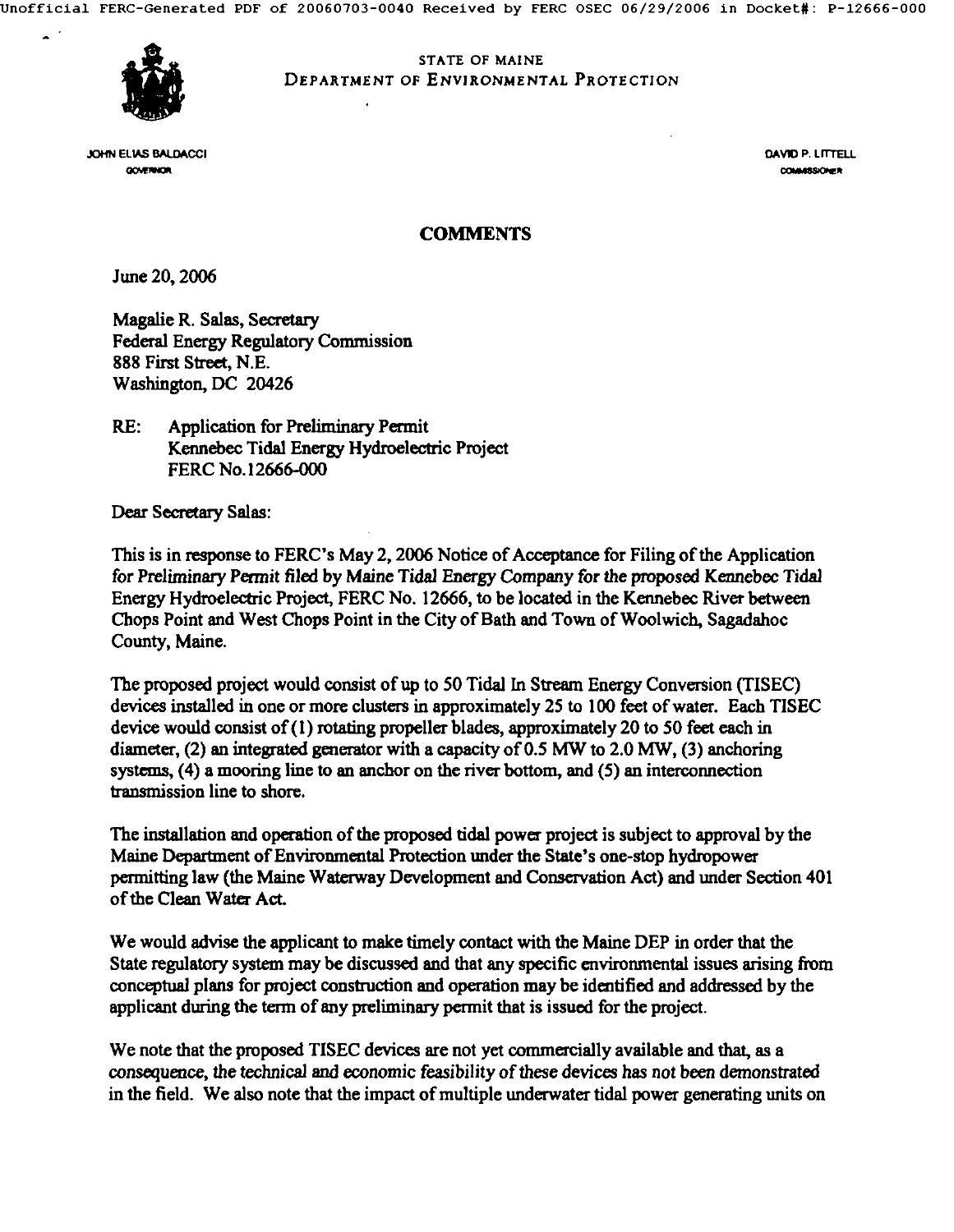Letter to Magalie R. Salas Comments RE: FERC No. 12666 June 20, 2006 Page 2 of 2

various environmental resources, including public uses, has not been evaluated. In fact, a June 2006 report titled "Inatream Tidal Power in North America Environmental and Permitting Issues," prepared for the Electric Power Research Institute, Inc. (EPRI), states that "there are literally no reports available which provide environmental effects [data] based on monitoring studies of tidal turbines..." Therefore, considerable technical, economic, and environmental analysis must occur before a commercial-scale tidal energy project can be constructed.

The waters in the project area are currently classified as Class B (north of a line drawn from Chops Point to West Chops Point) and Class SB (south of a line drawn from Chops Point to West Chops Point). These waters must meet numeric standards for dissolved oxygen and narrative standards for aquatic habitat and must be suitable for various designated uses including fishing, recreation in and on the water, navigation, and as habitat for fish and other aquatic life.

We therefore would advise the applicant to investigate the impacts of the construction and operation of the proposed tidal power project on the ability of the State's waters to meet their assigned water quality standards.

The Lower Kennebec River from Bay Point in Georgetown to Augusta, including the proposed project area, is listed as an "A" River in the 1982 Maine Rivers Study, which is part of the State of Maine's FERC-approved Comprehensive Rivers Management Plan. Rivers and related corridors on the "A" list have been found to possess a composite natural and recreational resource value with greater than state significance. The significant resource values of the Lower Kennebec River are: fiver related geologic/hydrologic features; river related eritical/ecologic areas and features, including significant bald eagle habitat; scenic character; anadromous fisheries; and National Historic Landmarks and Register Sites. We therefore would advise the applicant to investigate the impacts of the construction and operation of the proposed tidal power project on these significant resource values.

Thank you for this opportunity to comment. Any questions regarding these comments may be directed to the undersigned at 207-287-7784.

Sincerely,

Qui MURIL

Dana Paul Murch Dams & Hydro Supervisor Maine Department of Environmental Protection 17 State House Station Augusta, ME 04333

co: FERC Review Coordinating Committee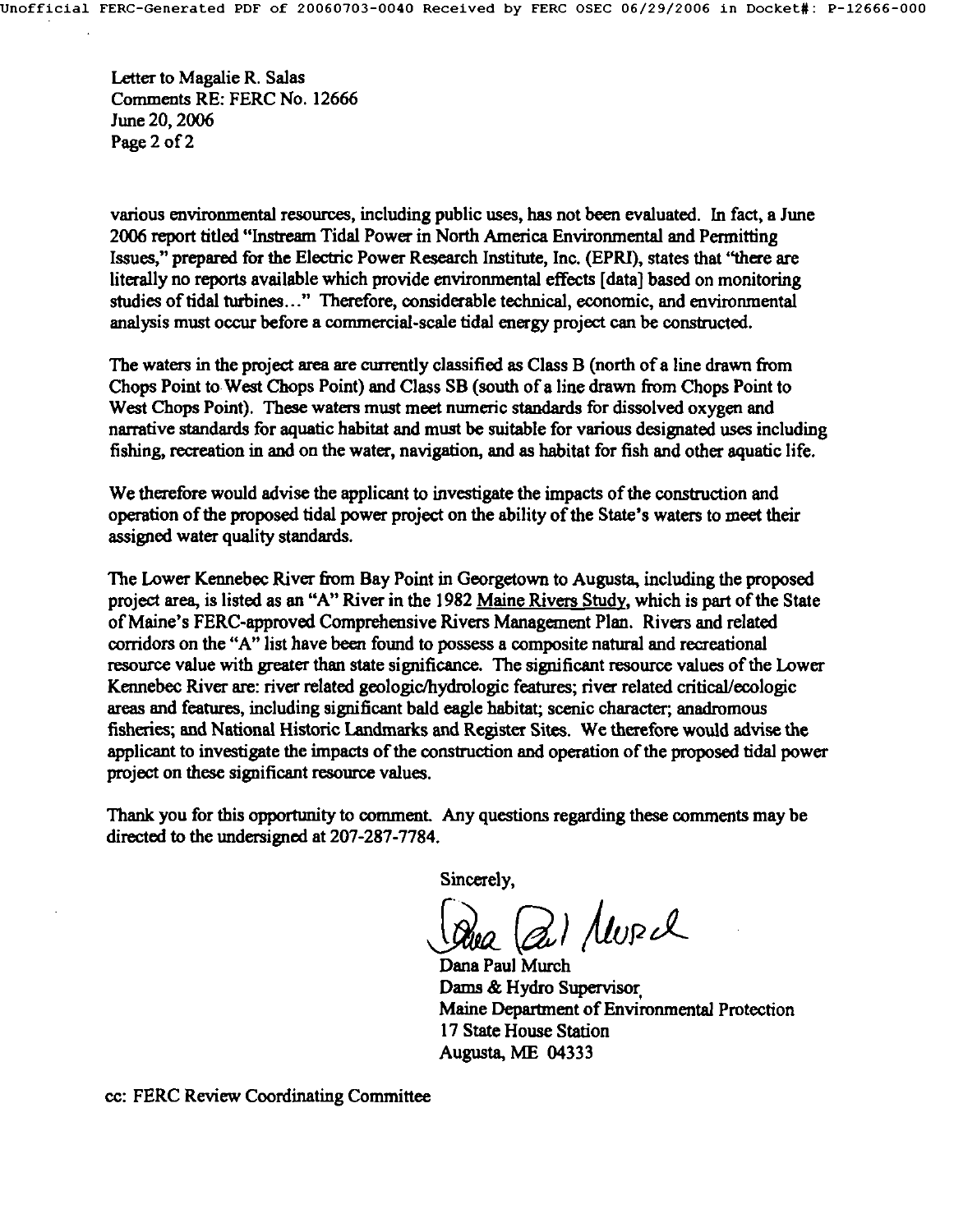

JOHN ELIAS BALDACCI **GOVERNOR** 

STATE OF MAINE DEPARTMENT OF MARINE RESOURCES 21 STATE HOUSE STATION AUGUSTA. MAINE  $04333.0021$ 

> COMM/SSIONER  $z$ ''  $z$   $\sim$ 2111 **g** mini  $\sim$  rrlft $\sim$   $\sim$   $\sim$

> > ັຕົ

GEORGE D. LAPOINTE

June 23, 2006

Magalie Roman Salas, Secretary Federal Energy Regulatory Commission 888 First Street, N.E. Washington, D.C. 20426

REF: Application for Preliminary Permit Kennebec Tidal Energy Hydroelectric Project (FERC. No. 12666-000)

Dear Secretary Salas:

The Maine Department of Marine Resources (MDMR) is writing in response to the *Notice of Application Accepted for Filing and Soliciting Motions to Intervene, Protests, and Comments* for the Kennebec Tidal Energy Hydroelectric Project (FERC No. 12666- 000) that was issued by the Federal Energy Regulatory Commission on May 2, 2006. The proposed project would be located in the Kennebec River between Chop's Point and West Chops Point in Sagadahoc County, Maine, and would consist of up to 50 Tidal In-Stream Energy Conversion (TISEC) devices.

MDMR is a cabinet level agency of the State of Maine. MDMR was established to regulate, conserve, and develop marine, estuarine, and diadromous fish resources; to conduct and sponsor scientific research; to promote and develop marine coastal industries; to advise and cooperate with state, local, and federal officials concaming activities in coastal waters; and to implement, administer, and enforce the laws and regulations necessary for these purposes. MDMR is the lead state agency in the restoration and management of diadromous (anadromous and catadromous) species of fishes other than sea-run Atlantic salmon, which are managed under the authority of the Maine Atlantic Salmon Commission (MASC).

MDMR has serious concerns about the proposed project. The Kennebec River is the site of the most comprehensive and seemingly successful diadromous fish restoration program in the State of Maine. The Kennebec River currently supports populations of all 12 native species of diadromous fishes, including one species listed as endangered (shortnose sturgeon), three species undergoing status review (Atlantic sturgeon, American eel, Atlantic salmon), and Maine's only known resident spawning population of striped bass. Adults of all these species must migrate through the proposed project location during spawning migrations, and juveniles must migrate through the same area

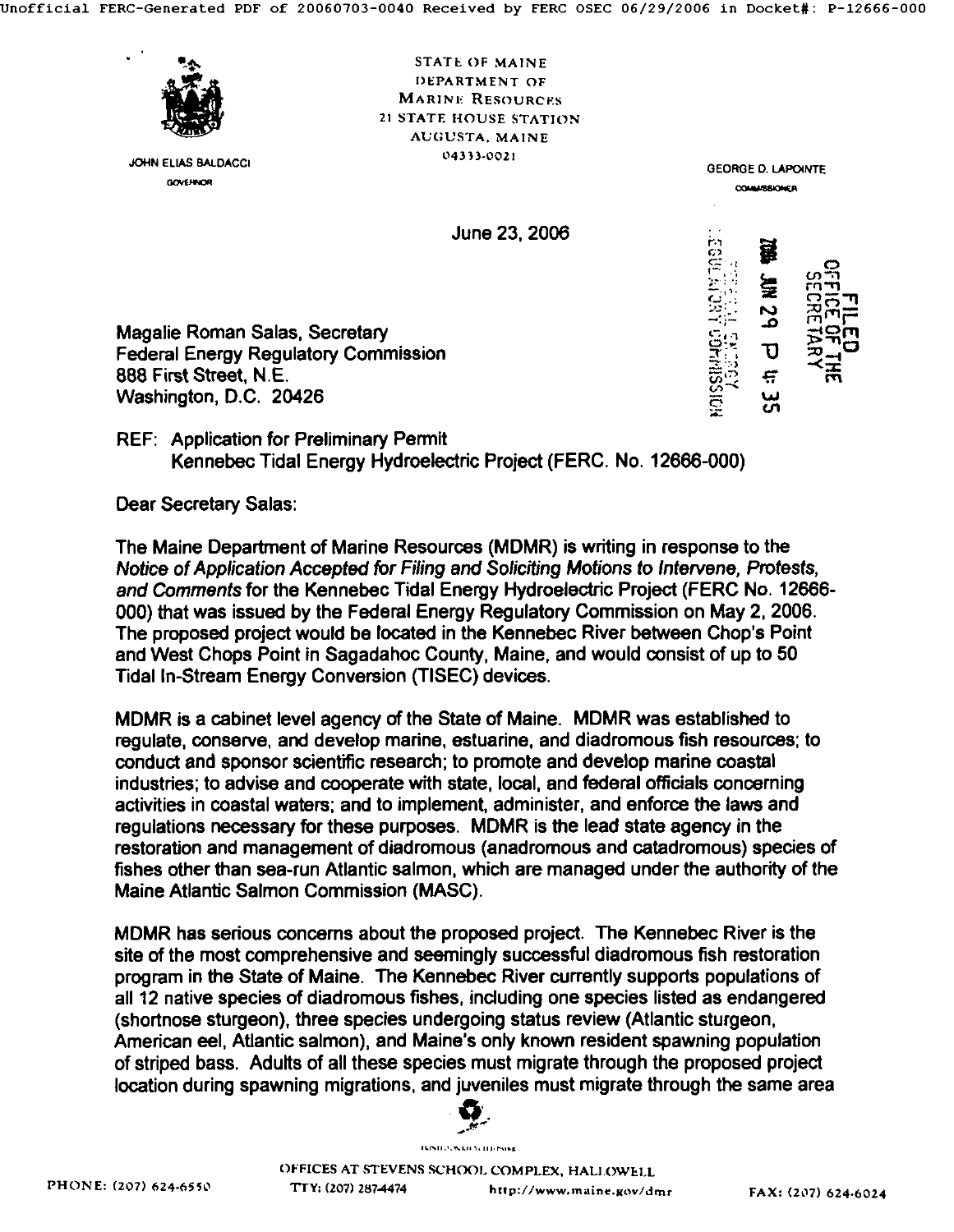**Magalle Roman Salas**  June 23, 2006 Page 2

to reach nursery and/or growth habitat. Several of the species have benthic habits, and even pelagic species like Atlantic salmon often make periodic vertical excursions through the water column.

It is our understanding that the proposed TISEC devices are not yet commercially available, the technical and economic feasibility of these devices has not been demonstrated in the field, and the impact of multiple underwater tidal power generating units on environmental resources has not been evaluated. According to a June 2006 report titled "Instream Tidal Power in North America Environmental and Permitting Issues," prepared for the Electric Power Research Institute, Inc., "there are literally no reports available which provide environmental effects [data] based on monitoring studies of tidal turbines..."

Given the lack of information about this new technology, considerable technical, economic, and environmental analysis must occur before a commercial-scale tidal energy project can be constructed. We advise the applicant to make timely contact with the Maine DMR to discuss the environmental issues that will need to be addressed by the applicant during the term of any preliminary permit that is issued for the project.

If you have any questions, please contact Gail Wippelhauser at 207-624-6349.

Sincerely.

 $P$ 

George D. Lapointe Commissioner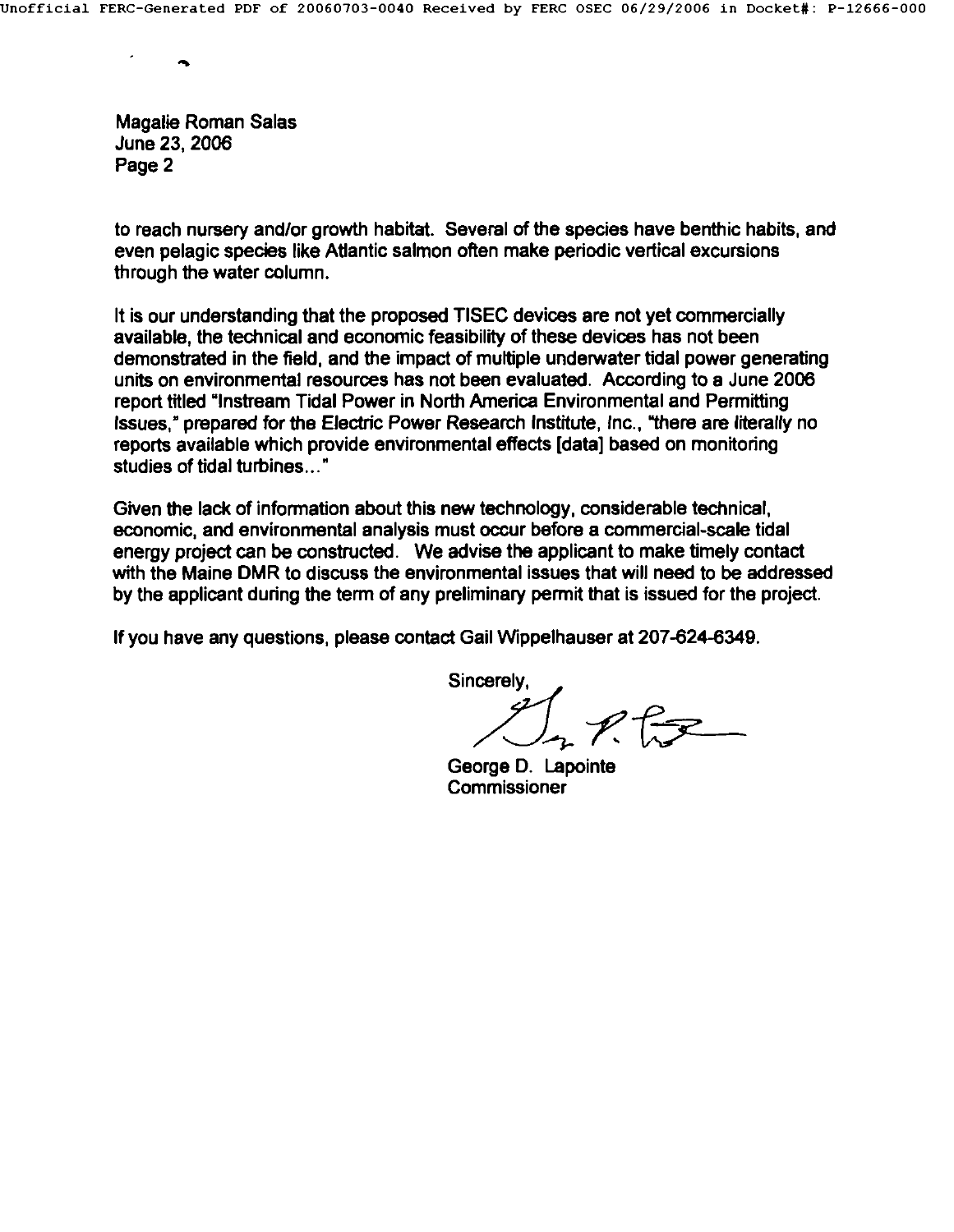

JOHN ELIAS BALDACCI GOVERNOR

### STATE OF MAINE DEPARTMENT OF CONSERVATION 22 STATE HOUSE STATION AUGUSTA, MAINE *04333.0022*

PATRICK K. McGOWAN

COMMISSIONER

2D

ຂີ ພ

June 22, 2006

Magalie R. Salas, Secretary Federal Energy Regulatory Commission 888 First St., N.E., Room 1A Washington, DC 20426

# Subject: DOCKET No. P-12666-000, Kennebec Tidal Energy Project Notice of Preliminary Permit Application and Request for Comments

Dear Secretary Salas:

In response to the above cited notice, the Maine Department of Consercation, Bureau of Parks and Lands offer the following comments.

The Bureau of Parks and Lands serves as the State agency responsible for the management of public submerged lands extending from the mean low water line of tidal waters seaward to Maine's 3-mile territorial limit and tidal rivers upstream to the farthest natural reach of the tides. Private development on these lands requires a conveyance from the State to provide a limited legal interest in the project site for the purpose of environmental permitting, project construction, and operation of the facility. Submerged lands conveyances are authorized upon a finding that the proposed development will not unreasonably interfere with customary or traditional public access ways to or public trust rights in, on, or over the submerged lands and waters above those lands. The Bureau may refuse to lease submerged lands, or place conditions *on the* conveyance to address public trust concerns, or require compensation for loss of public trust rights or access.

As described, the first phase of the project under the proposed 3-year preliminary permit appears to include installation of a pilot tidal in stream energy conversion (TISEC) device and associated components in the area of West Chops Point on the Kennebec River. If this in-stream study extends for more than 7 months, a conveyance will be required from the Bureau of Parks and Lands. The submerged lands conveyance, if approved, would be limited to the immediate area of the proposed installation, not the entire study area. This would also be the case, if the project proceeds at some point in the future to full development of an in-stream turbine field.

An environmental assessmem of the proposed site should also include bottom sediments and the potential for scour, current flow alteration, and the potential for erosion or alterations to the shoreline, intertidal fiats, or adjacent marshes. The project area should also be assessed for mineral resources on submerged lands, including sands, gravels, and other economically valuable minerals that might be excluded from future extraction if the area is developed for hydropower.



*www.malne.Bov/doc*  PHONE: (207) 287-3821 *FAX:* (207) 287-6170 FAX: (207) 287-8111 TTY: (207) 287-2213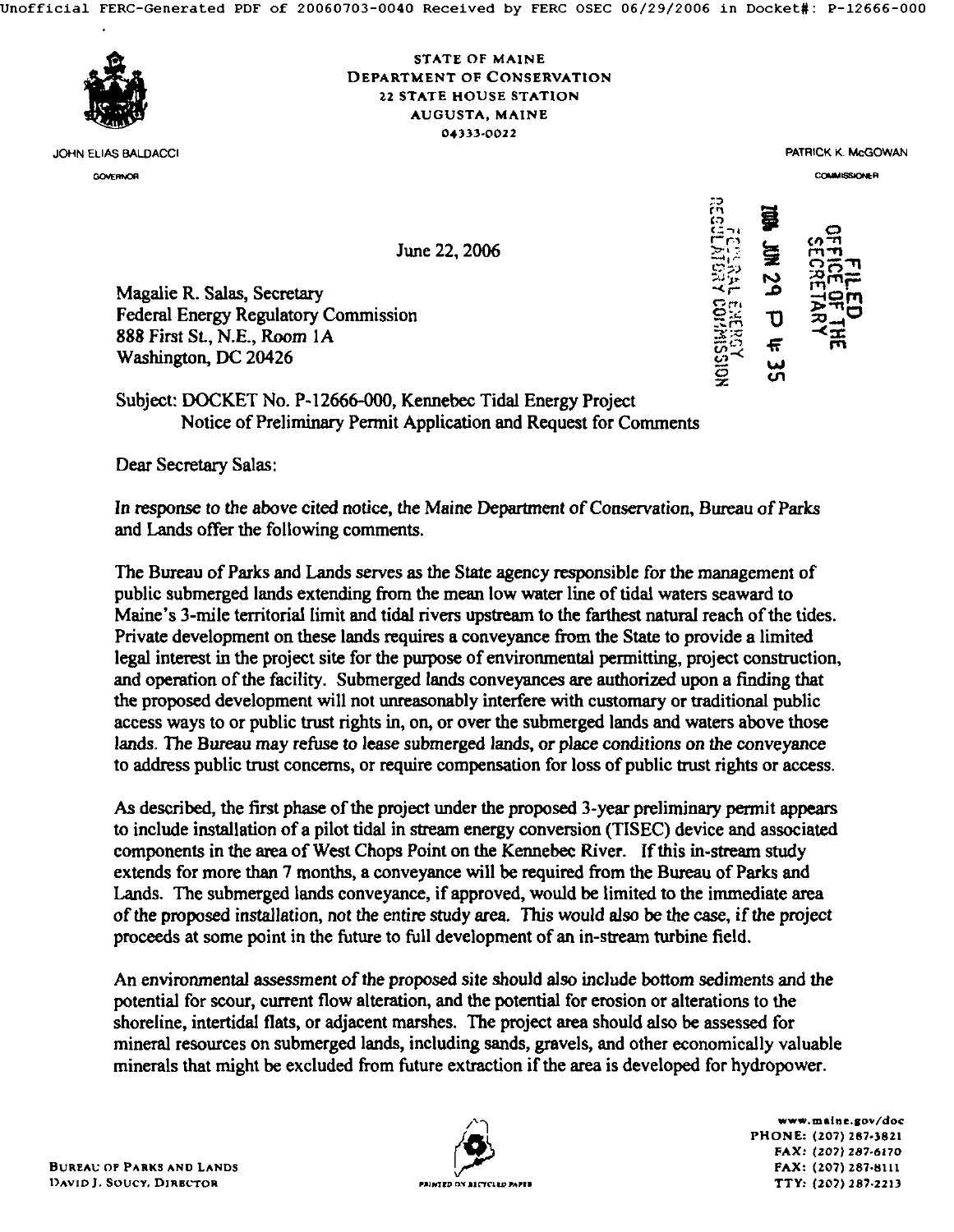Finally, the Bureau supports ongoing research in alternative energy sources such as tidal power, and the potential development of this technology on the Maine coast. Our primary concern is that as these projects become commercially viable, they arc also designed and sited to minimize potential impacts on public resources and to ensure that other existing uses and access to these waterways are preserved as much as possible.

Sincerely,

Dan Prichard Submerged Lands Program *Bureau of Parks and Lands* 

Co: FERC Review Coordinating Committec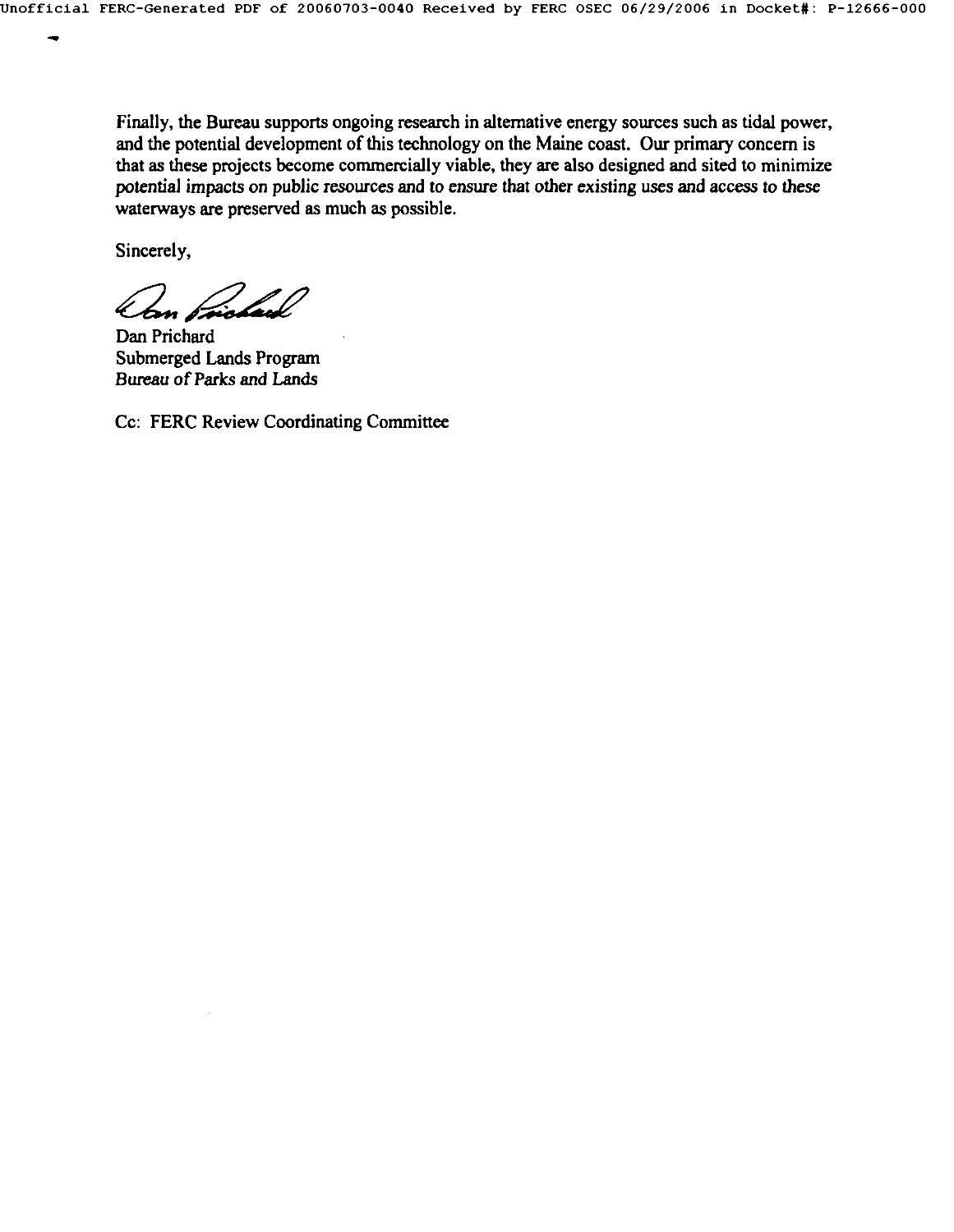

### REF: COMMENTS - Kennebec Tidal Energy Hydroelectric Project (FERC No. 12666) **Maine Tidal Energy Company**

**Dear Secretary Sales:** 

The Maine Atlantic Salmon Commission (MASC) is responding to the Federal Energy Regulatory Commission's (FERC) Notice of Application Accepted for Filing and Soliciting Motions to Intervene, Protests, and Comments issued May 2, 2006 for a preliminary permit for the Kennebec Tidal Enersy Hydroelectric Project (FERC No. 12666-000).

Maine Tidal Energy Company is proposing the installation of 50 Tidal In Stream Energy Conversion (TISEC) devices consisting of rotating propeller blades, integrated generators with a capacity of  $0.5$  to  $2.0$ MW, anchoring systems, mooring lines, and interconnection transmission lines. The project, located between Chops Point and West Chops Point, is estimated to have an annual generation of 8.76 gigawstthours per unit per year.

The Gulf of Maine Distinct Population Segment (DPS) of Atlantic salmon is listed as endangered under the federal Endangered Species Act (ESA). The Atlantic salmon DPS encompasses all naturally reproducing remnant populations of Atlantic salmon from the Kennebec River downstream of the former Edwards Dam site northward to the mouth of the St. Croix River. The DPS includes extant populations of Atlantic salmon in the Dennys, East Machias, Machias, Pleasant, Narraguagus, Ducktrap, and Sheepscot rivers and Cove Brook. The proposed project is located within the range of the DPS and thus has the potential to affect the listed population.

The Kennebec River estuary serves as a migration corridor for listed Atlantic salmon as well as a migration con'idor for Atlantic salmon populations onlside of the DPS, namely those populations of Atlantic salmon from the Kennebec River and its tributaries located above the Edwards Dam site as well as the Androscoggin River and its tributaries. Atlantic salmon utilize the Kennebec estuary when emigrating in the spring as smolts and in the spring through fall when returning as adults. Typically, Atlantic salmon smolts begin emigrating from the Kennebec and Androscoggin rivers in mid-April. Returning adults typically enter freshwater from mid-April through early November. Structures that obstruct or delay Atlantic salmon migrations and/or injure or kill Atlantic salmon will adversely affect Atlantic salmon populations, including the Gulf of Maine DPS of Atlantic salmon.

We encourage Maine Tidal Energy Company to consult with MASC as we will need additional information concerning the types of devices that are planned for installation as well as operating regimes and schedules for this project in order to evaluate the possibility that the devices could injure or kill Atlantic salmon or serve as an attractant or repellent to migrating Atlantic salmon.